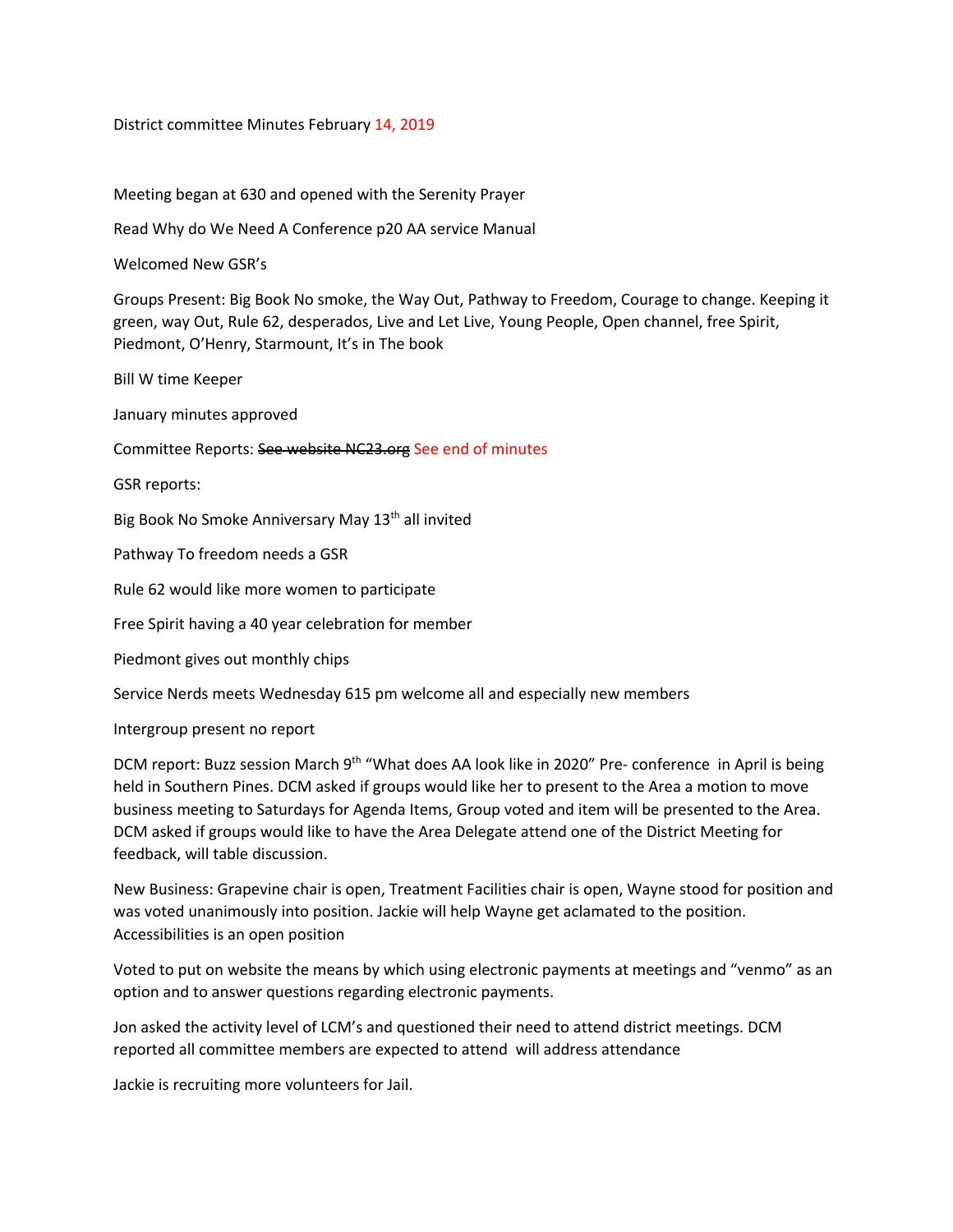Jon has obtained more applications for jail representatives

Jackie met with Jail custodial and process to take meeting to Jails should be easier with new process

Alt DCM asked for buzz session ideas

DCM reported that we needed to send funds to the preconference and suggested a 100.00 donation. Group voted unanimously to donate the 100.00

Old Business: none

Meeting Closed at 730 with The Responsibility Statement

# **Committee Reports from February 14, 2019 Meeting**

### **CPC/PI:**

1. All libraries have been restocked with new (January) meeting schedules

 2. Met with the director of the Women's Resource Center of Greensboro. They will stock our literature and receive quarterly visits

3. Participated in a total of 3 USPS health fairs.

Morning & evening sessions January 14. Greg K. Area 51 cpc participated in the evening session. An evening session on January 31 was handled by Nancy D. and Mary G.

 4.The team will support Area 51 by participating in 4 day education conference for professionals who work in addiction

1. The February 17-19 professional conference that we are supporting is for the N.C. Foundation of Alcohol & Drug Studies. We were invited to participate by Greg Keller Area 51 CPC/PI. I'll assist him at a literature display on Sunday and help support an open meeting by a past delegate. Our committee will set up a display on Monday & Tuesday.

2. On March 14th & 15th we'll participate in the 10th anniversary conference of One Community in Recovery by displaying literature on both days and holding an open meeting Thursday evening. Wendy Taylor CPC for Winston Salem will bring us meeting schedules for both events.

3. Until we have a new Treatment Coordinator our committee will take responsibility for stocking Cone Behavioral. Jackie has donated 15 little Big Books and a friend in the program has delivered them along with laminated meeting materials and current meeting schedules.

## **CFC:**

Men's Jail:

Roberta R. Will be responsible for all new applications and orientation schedules As of now:

1/21 Brian & Tommy

1/28 Jon & Gene

Guys are flexible, though Gene is accustomed to last Monday of the month and Thomas first Monday. Tim and Tommy are new and still need to be paired with someone experienced. Tommy generally goes with Jackie.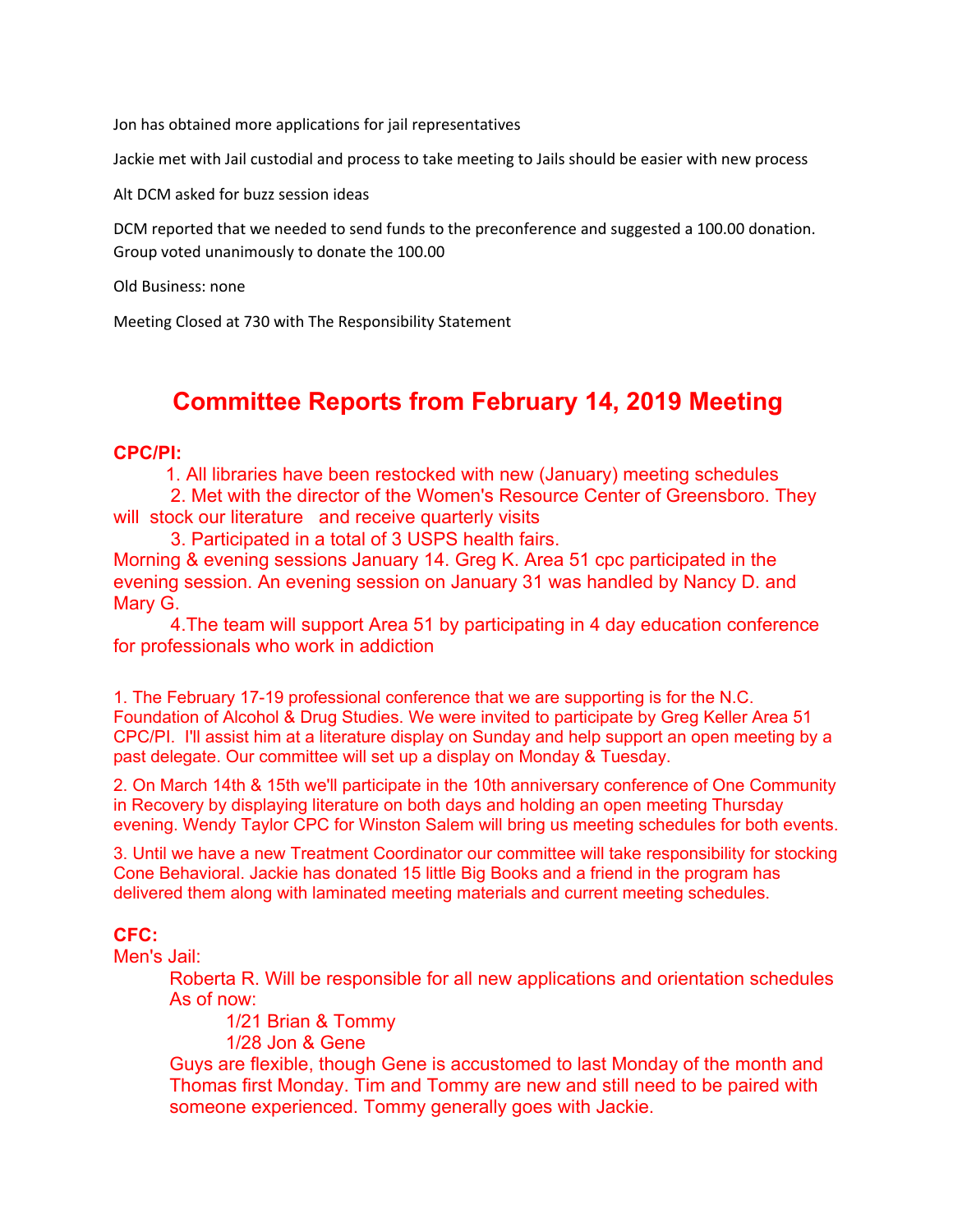## Women's Jail:

Roberta R. will be the contact for all new applications and will schedule orientations. Application forms can be printed from Documents on NC23.org. Roberta will go to jail 2 Mondays a month. Two new applicants are in process of applying and will be scheduled for orientation.

We had a meeting with the correctional personal which included several Captains, Sergeants, and a Major. Roberta, Charlie, Walter (all who have been taking meetings to the jails for 4-5 years) and I were present. Jason S, chair of correctional and treatment facilities from District 24 was also present.

We presented to the jail personal what were some of the obstacles we were experiencing, the reasons we were coming, and what literature we were bringing to the jails. Some of the obstacles included including both men and women facilities included the jail doing shakedowns as the same time as our scheduled meeting, past conflicts in High Point that had not been resolved, literature not making it to the inmates, and the list of inmates attending was often wrong. The AA volunteers discussed getting away from having applications and orientation in order to bring a meeting into the jail.

Luckily God was in the mix and we had all the right people present.

Solutions:

1. No more shakedowns taking place on Monday

2. They will be looking into another meeting place for the male facility as more inmates want to attend.

3. Literature needs to be approved by the Chaplain before taking into the facility.

4. If a situation occurs, Roberta or volunteer should ask for help, as 2 women are pregnant.

5. I will follow up with Capt. Dodson regarding updated inmate list of attendees.

6. The correctional facility will have an updated list of volunteers.

7. Roberta will stay the contact person for application and getting men and women to orientation. There is no way around doing the application and orientation. Due to state laws and orders from headquarters.

8. Correctional' s is looking into recovery pods. I have offered to help with this endeavor.

Volunteers are needed. I have one new female that has been approved and needs orientation. I have recruited 3 more women volunteers that need to apply. Tom and I have to get recertified and attend orientation.

Roberta wants to cut back to 2 visits a month. We will need additional volunteers which I will work on. Please let your home groups know about this service work. Right now, including me, we have 4 women volunteers. The men, including Tom have 9 men volunteers.

Jason, from District 24, was very appreciative of the invite and getting the contacts he needs to get the meetings restarted in H.P.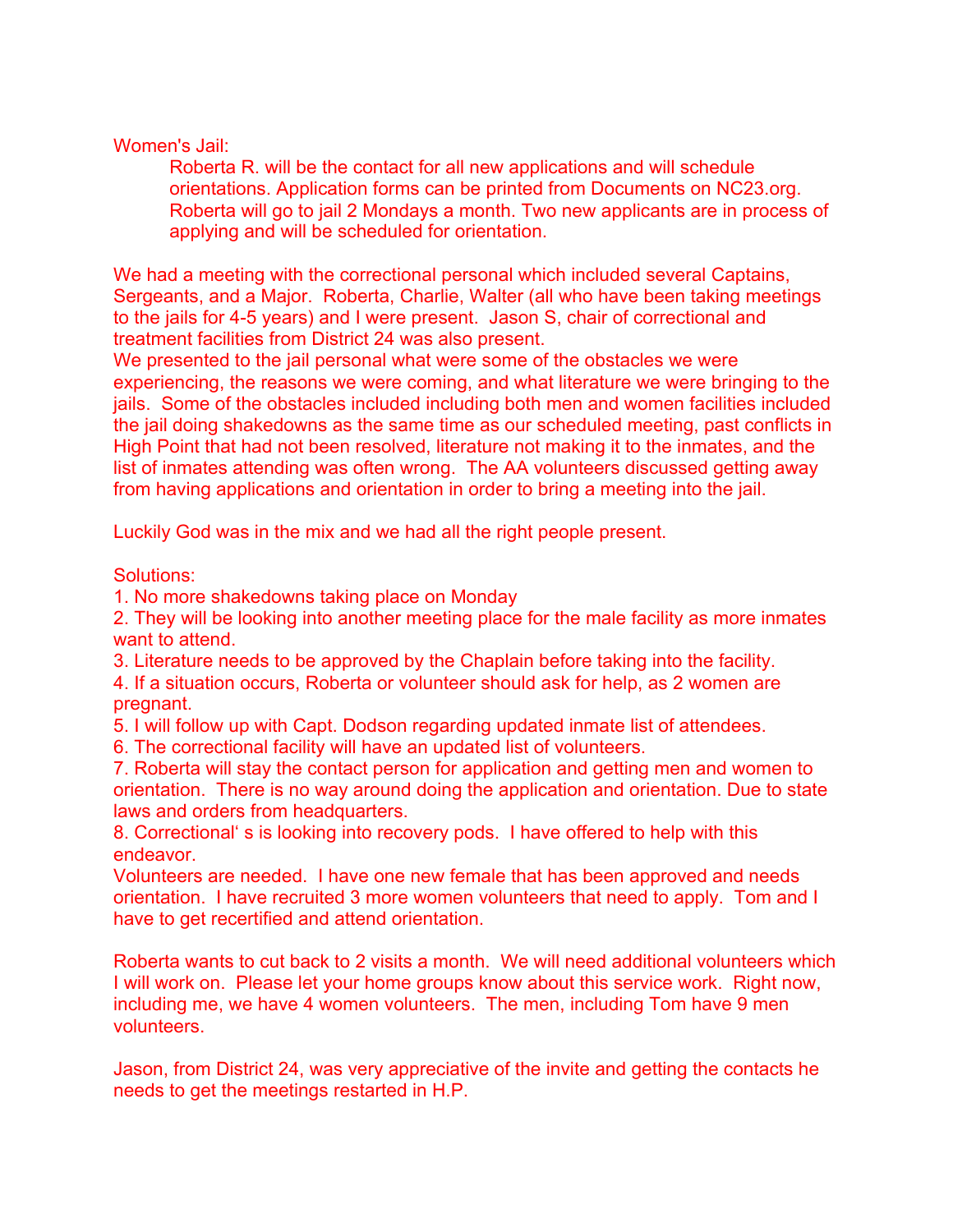**GV:** Connie has resigned. Position open

**Special Events:** Nothing at this time

**Accessibilities:** Still need chair

**TFC:** Still need chair

#### **Website & Tech:**

December 2018:

- NC23.org:
	- o 5373 sessions by 2353 users for an average duration of 2:00 minutes and 48.5% going to one page and then leaving. >80% of traffic is on phones. 2127 sessions went directly to the meetings page and 1699 sessions went directly to the home page. 3150 sessions came from Google, 1714 went directly to the site, 498 were referred from Intergroup's website, and 11 were from social media.
- Text Notifications:0 trusted servants signed up for text notifications about district meetings keeping total subscribers to 20.
- Email List: 7 new subscribers and 0 unsubscribe, bringing total subscribers to 256.

Addendum to January's report: JANUARY CPC/PI REPORT

A VERY SLOW MONTH FOR BOTH CPC & PI ACTIVITIES. DECEMBER IS THE BUSIEST MONTH OF THE YEAR FOR DOCTORS AND ONE OF THE TWO BUSIEST FOR THE CLERGY. IN COLLEGES KEY CONTACTS WERE TAKING HOLIDAY & VACATION TIME AND THE SEMESTER WAS OVER. OF COURSE THE TEAM TOOK SOME TIME

OFF TO SHOVEL AND TO ENJOY THE HOLIDAYS.

MOVING FORWARD 1. IT'S TIME TO RESTOCK LIBRARIES 2. THE NEW LITERATURE RACKS HAVE ALREADY BEEN PLACED IN TWO PHYSICIAN'S OFFICES. THIS MONTH WE WILL BEGIN TO FOCUS ON CLINICS 3. WE WILL START SETTING UP A CONTACT LIST AT SENIOR AND REHAB CENTERS